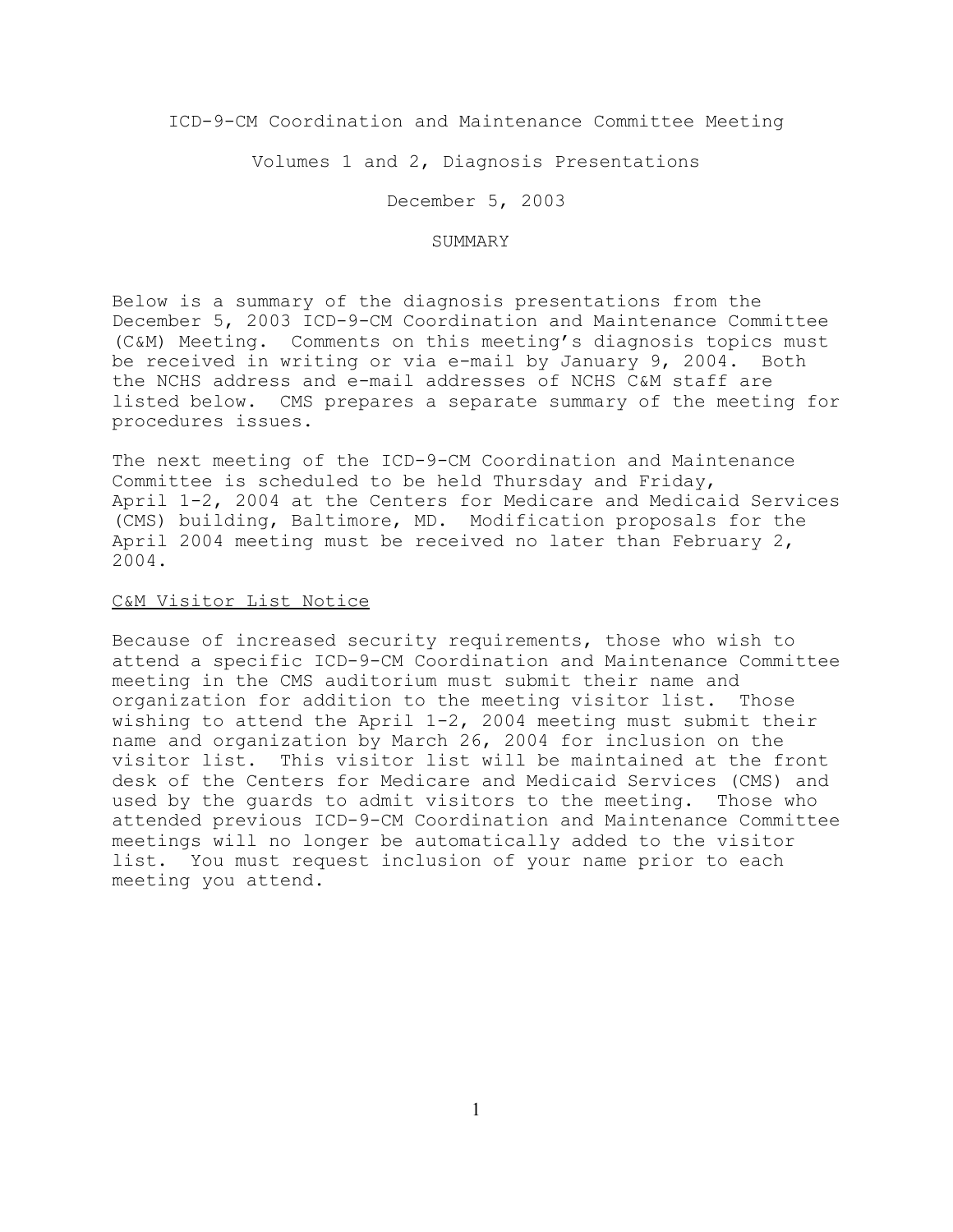Send your name and organization to one of the following by March 26, 2004 in order to attend the April 1-2, 2004 meeting.

| Pat Brooks | pbrooks@cms.hhs.qov | 410-786-5318 |
|------------|---------------------|--------------|
| Ann Faqan  | afagan@cms.hhs.gov  | 410-786-5662 |
| Amy Gruber | agruber@cms.hhs.gov | 410-786-1542 |

Thank you for your participation in these public forums on the ICD-9-CM. Your comments help insure a more timely and accurate classification.

Mailing Address:

National Center for Health Statistics ICD-9-CM Coordination and Maintenance Committee 3311 Toledo Road, rm. 2402 Hyattsville, Maryland 20782

Fax: (301)458-4022

- Donna Pickett: Room 2402 (301) 458-4200 E-mail: dfp4@cdc.gov
- Amy Blum: Room 2402 (301) 458-4200 E-mail: alb8@cdc.gov
- David Berglund: Room 2402 (301) 458-4200 E-mail: zhc2@cdc.gov
- Lizabeth Fisher: Room 2402 (301) 458-4200 E-mail: llw4@cdc.gov

NCHS Classifications of Diseases web page: http://www.cdc.gov/nchs/icd9.htm

Please consult this web page for updated information.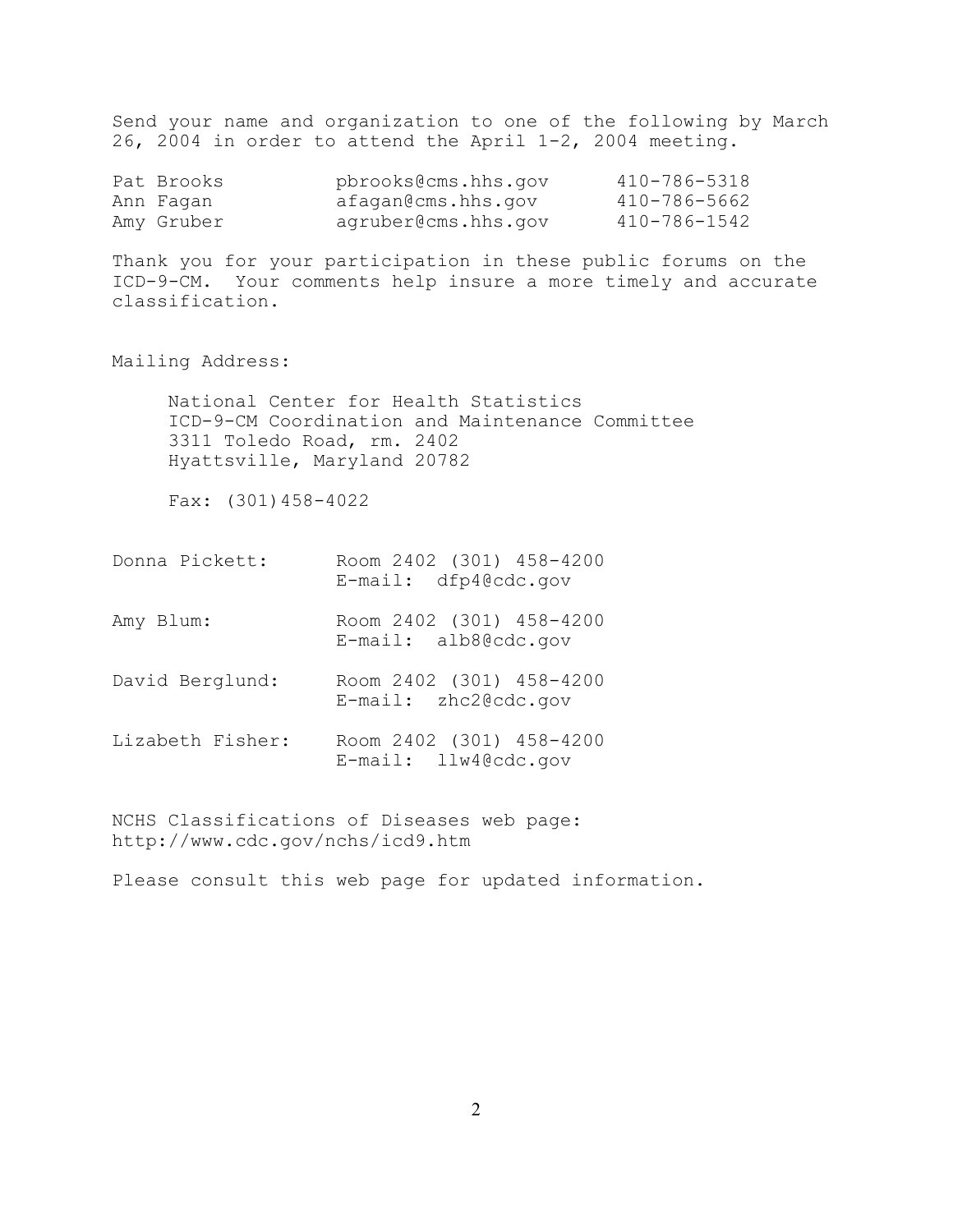### Welcome and Announcements

Donna Pickett welcomed all in attendance to the diagnosis portion of the C&M meeting.

The time line for diagnosis changes, included in the proposal packet, was reviewed. It was noted that the December meeting date will be changed, and more information will be announced at a later date. Changes to ICD-9-CM resulting from the topics discussed today, if approved, would become effective on October 1, 2004. New proposals must be received at NCHS by February 2, 2004 to be considered for presentation at the April 2004 meeting.

A summary of today's meeting as well as related presentations and statements will be posted to the NCHS Classifications of Diseases web site within a few weeks.

It was noted that as part of the new Prescription Drug and Medicare Improvement Act of 2003, there was a provision to update the ICD-9-CM twice yearly. This came as a surprise to those who are involved in the ICD-9-CM update process. Comments from attendees on this were negative, with concerns raised on how feasible it would be to get software and other infrastructure updated twice yearly. The issue was also raised on where to address such concerns. It was stated that since this has now passed and become law, CMS and NCHS staff will work to meet the new requirements.

Attendees who missed the AHA/AHIMA presentation on the pilot test of ICD-10-CM on the first day of the meeting were encouraged to go to the aha.org or ahima.org web sites for the final report on the testing.

An updated version of the guidelines related to coding of sepsis is to be posted on the NCHS website shortly, and also published in Coding Clinic.

Continuing Education certificates were made available at the conclusion of the meeting.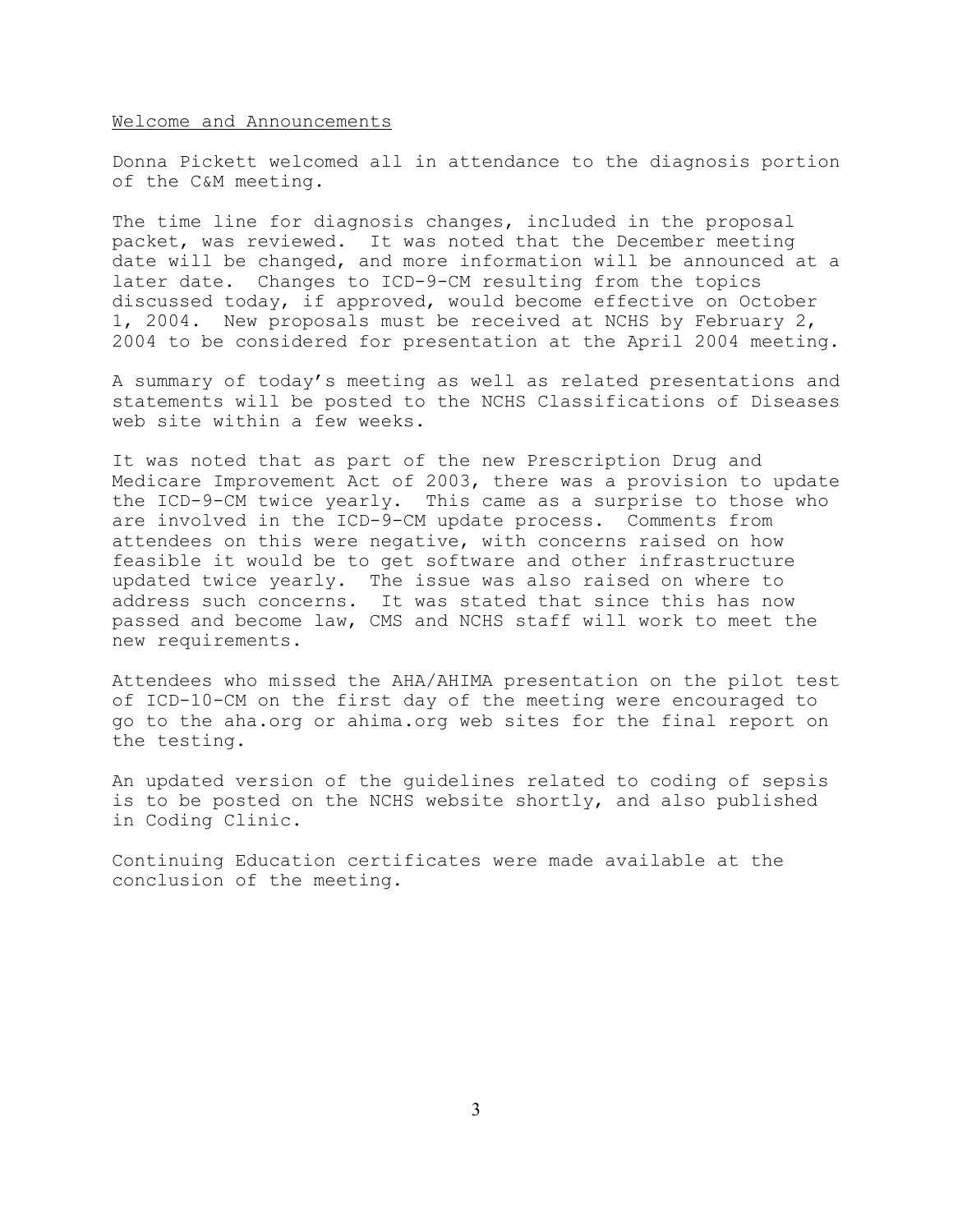SUMMARY OF COMMENTS AND DISCUSSION OF VOLUMES 1 AND 2 TOPICS The following topics were presented at the meeting. (See attached topic packet):

### Dental code expansion

This proposal was well received despite the large number of new codes proposed. There was agreement among audience members that an unspecified code for each new subcategory would be useful for those other than dentists who might use the codes.

The presenter was asked who would primarily be using these codes and how dentists would be educated in their use. His response was that the codes are primarily for use by the primary care dentist. The codes would be particularly useful in electronic patient records. However, the codes are needed first, and will be supported in such electronic records. Use of the new codes would be promoted among dentists.

## Focal hyperhidrosis

There was general agreement on this proposal. A question raised was whether specific site codes should be provided. The presenter responded that most patients who have palmar hyperhidrosis also have plantar. Axillary is the most common type, and can also be present with other sites. Use of multiple codes would seem excessive, and should not be necessary. She added that at this point it is more important to be able to distinguish between focal and generalized.

There was a comment that the term focal may not be included in the record and that a default code needs to be provided in the index. The default would be the symptom code. It was also suggested that the term localized be indexed as an alternate term for focal.

It was also pointed out that Frey's syndrome is currently indexed to 350.8. It will need to be determined if this syndrome should remain where it is indexed, moved to a new code as proposed, or whether there are two types of Frey's syndrome.

## West Nile virus with and without encephalitis

The audience supported this proposal. An audience member also requested an additional code or codes for West Nile with other neurological manifestations or disorders, to identify patients with polyradiculitis, optic neuritis and cranial nerve disorders related to West Nile virus. This could be created as a new code 066.42, West Nile Fever with other neurological manifestations, or as 066.48, West Nile Fever with other manifestations. A secondary code could be assigned to specify the type of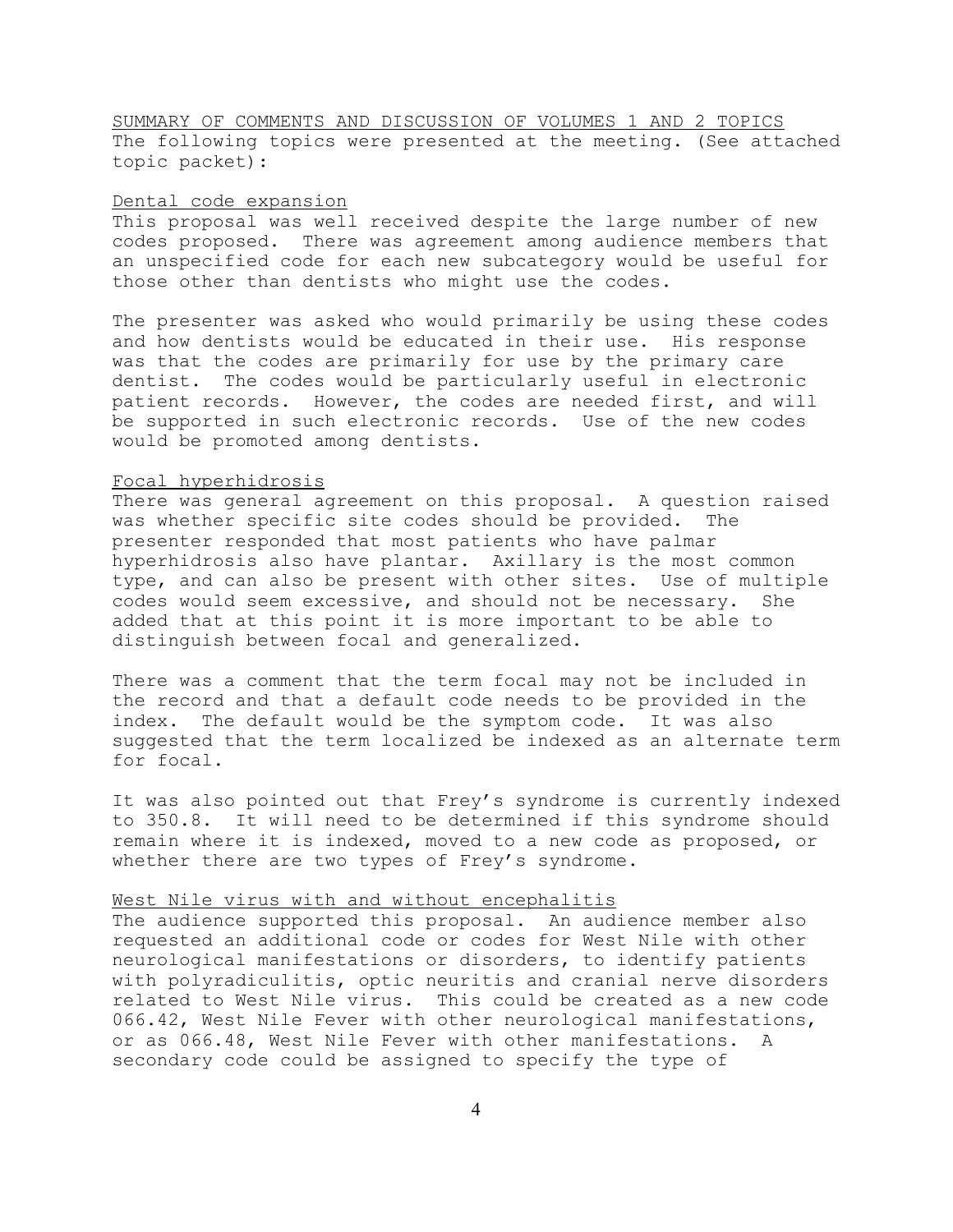neurological manifestation; to show this, a code also note could be added.

## Awaiting heart transplant status

There was general agreement with this new code, although the question was raised whether the code should apply to all transplant waiting lists, including kidney, and liver transplant. Options to address other organs could be specific codes for different organs, or a single code to apply to all organs. One audience member raised the issue that some patients may have multiple organs failing at once, and might be on more than one list. Also, a patient could receive one type of transplant, and yet remain on a list for a different organ. There would not be room at V49 to create multiple different organ codes, although a new V category could be considered. The question was also raised on whether this code would be used in patients who were in hospital for an extended period, but then received a transplant during the current stay. Pat Brooks of CMS explained to the audience that this code was requested by CMS for tracking purposes, specifically for left ventricular assist devices (LVADs).

## Alpha-1-antitrypsin deficiency

There was general positive reaction on this topic.

### Other metabolic disorders

The audience supported this proposal. A representative of the American Academy of Neurology strongly supported the proposal, and she explained that although there are not a large number of patients with these disorders, their care is complex and can involve repeated hospitalization, and it is important to be able to track them. Many states are now screening for these disorders, with tandem mass spectrometry. It was suggested that additional instructional notes and guidelines accompany these new codes, to make it clear how to code the disorder and any associated variable manifestations.

### Autosomal deletion syndromes

There was overall support for this proposal. It was suggested that some syndromes that may be difficult to code could be better handled with the new codes. Further, it was recommended that other specific syndromes be reviewed for indexing or reindexing to one of these new codes.

# Sleep disorders

Audience members supported this proposal. The issue of sleep related movement disorders was raised. Concern was raised that Restless leg syndrome, which was proposed as an inclusion under a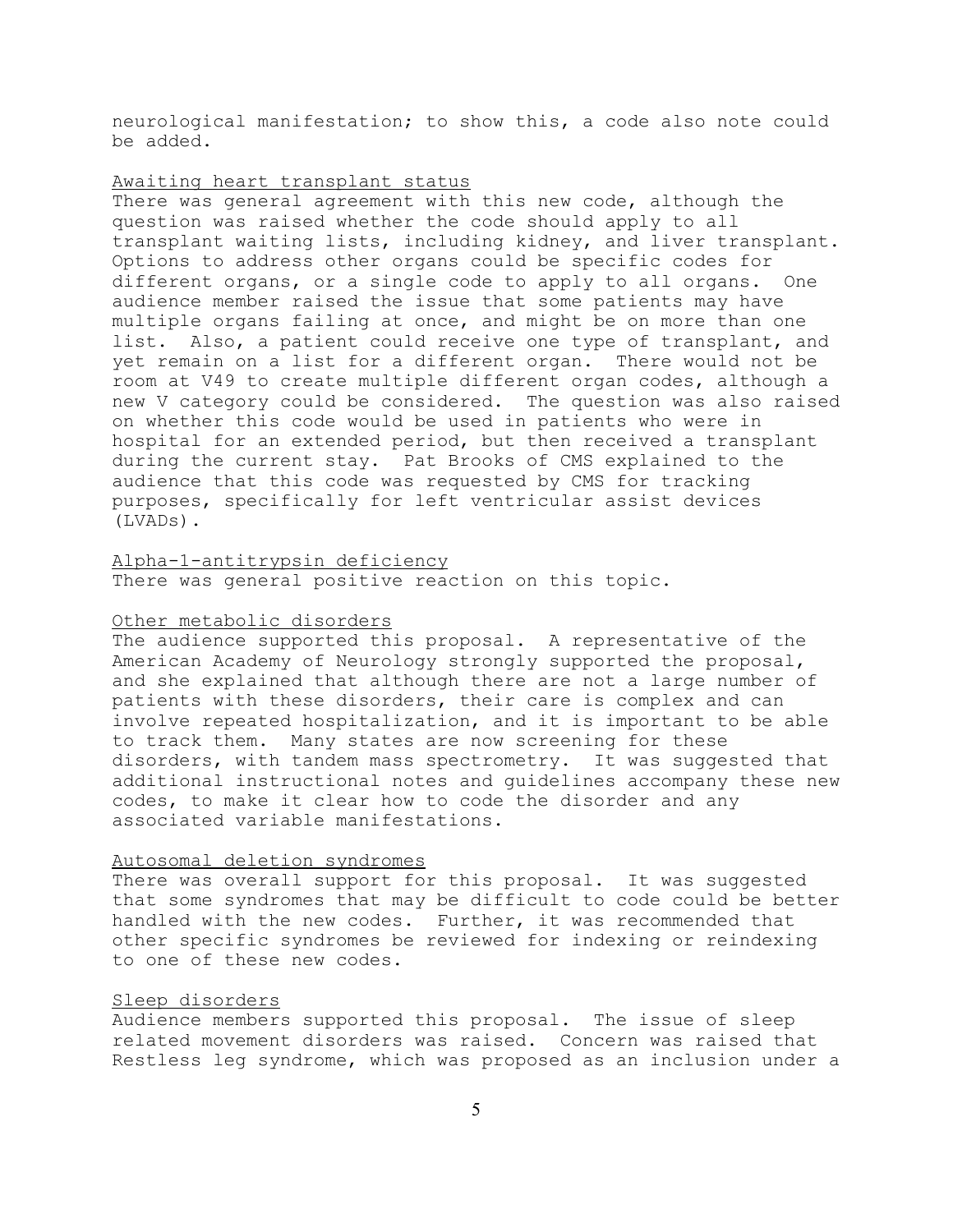new code for sleep related movement disorders, is currently indexed to the neurology chapter (333.99). This proposal would move it to the symptom chapter. The presenter acknowledged that the pathophysiology of sleep related movement disorders is not fully understood. Category 333 is Other extrapyramidal disease and abnormal movement disorders. It was suggested that consideration be given to creating the new code for sleep related movement disorders at 333.9x, instead of at 780.58 as proposed. Also, it would be possible to create a specific code for Restless leg syndrome at 333.9x, as it is the most common sleep related movement disorder; it could be excluded from the other sleep related movement disorders, if that code is at 780.58 as proposed. Since these are related, there would be an advantage to having them together, as they also should be in ICD-10-CM.

An audience member suggested that the new code for Narcolepsy in conditions classified elsewhere have other common conditions causing it listed below the code first note. Some other conditions mentioned were head injury, and pontine tumors.

# Nonspecific abnormal findings on neonatal screening

There was support for this proposal to improve data on neonatal screenings. Currently physicians may use the diagnosis code when an abnormal finding on a screening is found. This new code would provide an alternate code to use until the condition is definitively confirmed.

The presenter suggested removing "nonspecific" from the code title as proposed, to be consistent with other codes in the category. This will be considered.

Exposure to communicable diseases There were no comments on this proposal.

Broken mechanical ventilator There were no comments on this proposal.

Chondritis of ear There were no comments on this proposal.

Decubitus ulcers

There was audience support for having the specific sites as proposed.

Deep vein thrombosis

The audience liked components of both the original proposal presented at the April 2003 C&M meeting and the revised proposal presented at this meeting. There was overall agreement that an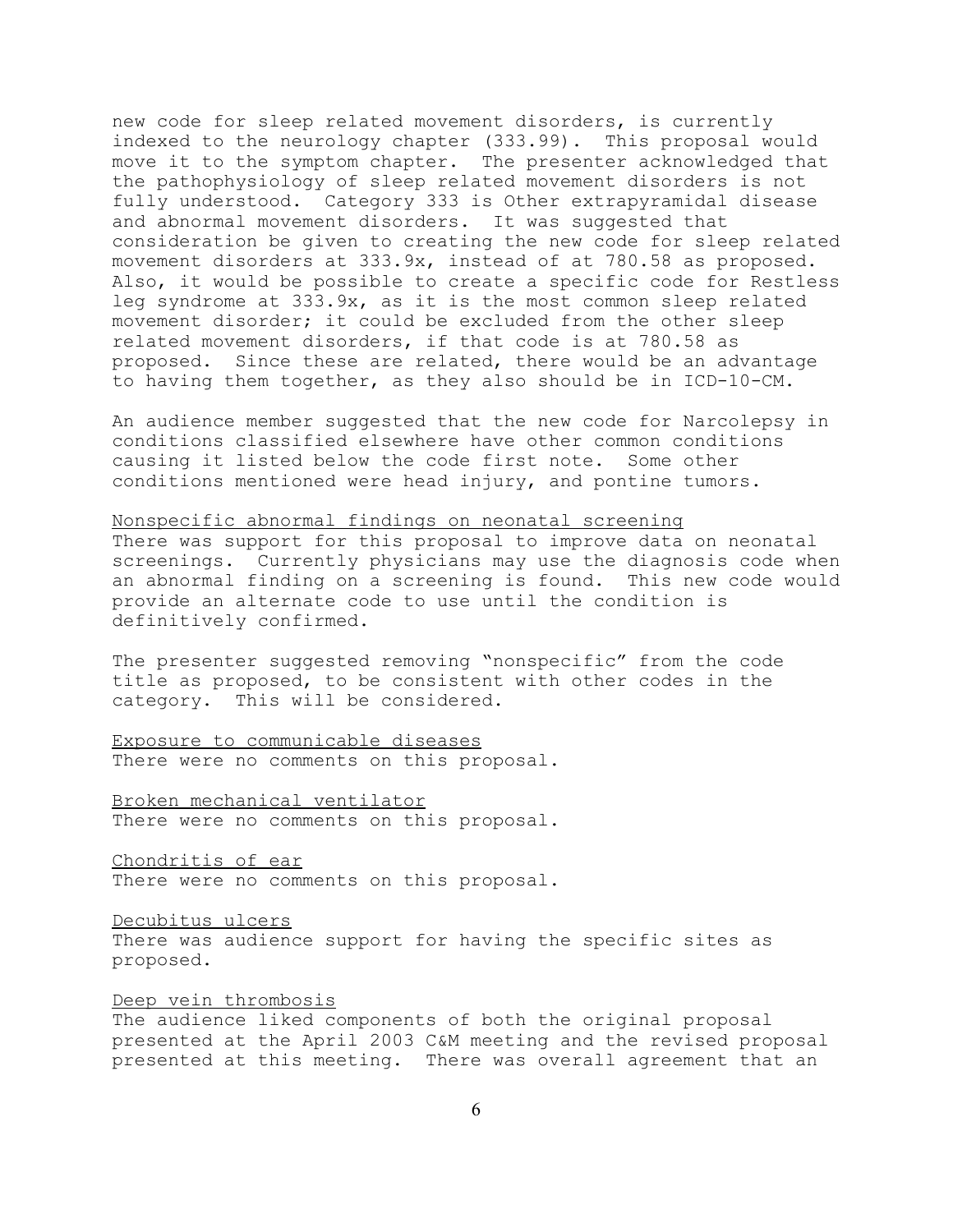expansion for deep vein thrombosis would be beneficial.

There was a suggestion to change the proposed title of 453.44 to Venous embolism and thrombosis of distal lower extremity vein, with inclusion terms for tibial vein, peroneal vein, and calf vein. It was also suggested that indexing for the term "proximal" associated with venous embolism and thrombosis of lower extremity vein should refer the reader to code specific vein. These suggestions will be considered.

## Endometrial hyperplasia with and without atypia

There was general agreement with this proposal but the question was raised as to whether the terms simple versus complex hyperplasia are terms that physicians routinely use. NCHS staff will follow up with the submitting organization on this issue, which is the American College of Obstetrics and Gynecology (ACOG).

## Genital prolapse

There was support for this proposal. It was suggested that a similar expansion be made to code 618.5, Prolapse of vaginal vault after hysterectomy. NCHS staff will follow up with the submitting organization in considering this issue, which is ACOG.

### Bethesda system

There were no comments on this proposal.

### Female genital mutilation

There were no comments on this proposal. It was noted that the typographical error in the numbering of the second and third codes will be corrected, numbering them 629.21 and 629.22.

# Long-term use of aspirin/insulin

Though there was support for these additions to the existing subcategory, the definition of "long-term" and guidelines for these codes was raised. It was suggested that "long-term" should include the relatively shorter term use of insulin in gestational diabetes, and prophylaxis in patients with DVT.

## Diabetes mellitus

There were comments on the issue of different terminology used for adult patients and pediatric patients. Insulin dependent and non-insulin dependent diabetes mellitus (IDDM and NIDDM) are still commonly used among physicians who treat adults, while the newer terms type 1 and type 2 diabetes mellitus are more commonly used among pediatricians. The question was asked why the term adult onset diabetes is being proposed to be deleted but juvenile onset is not. The American Diabetic Association will be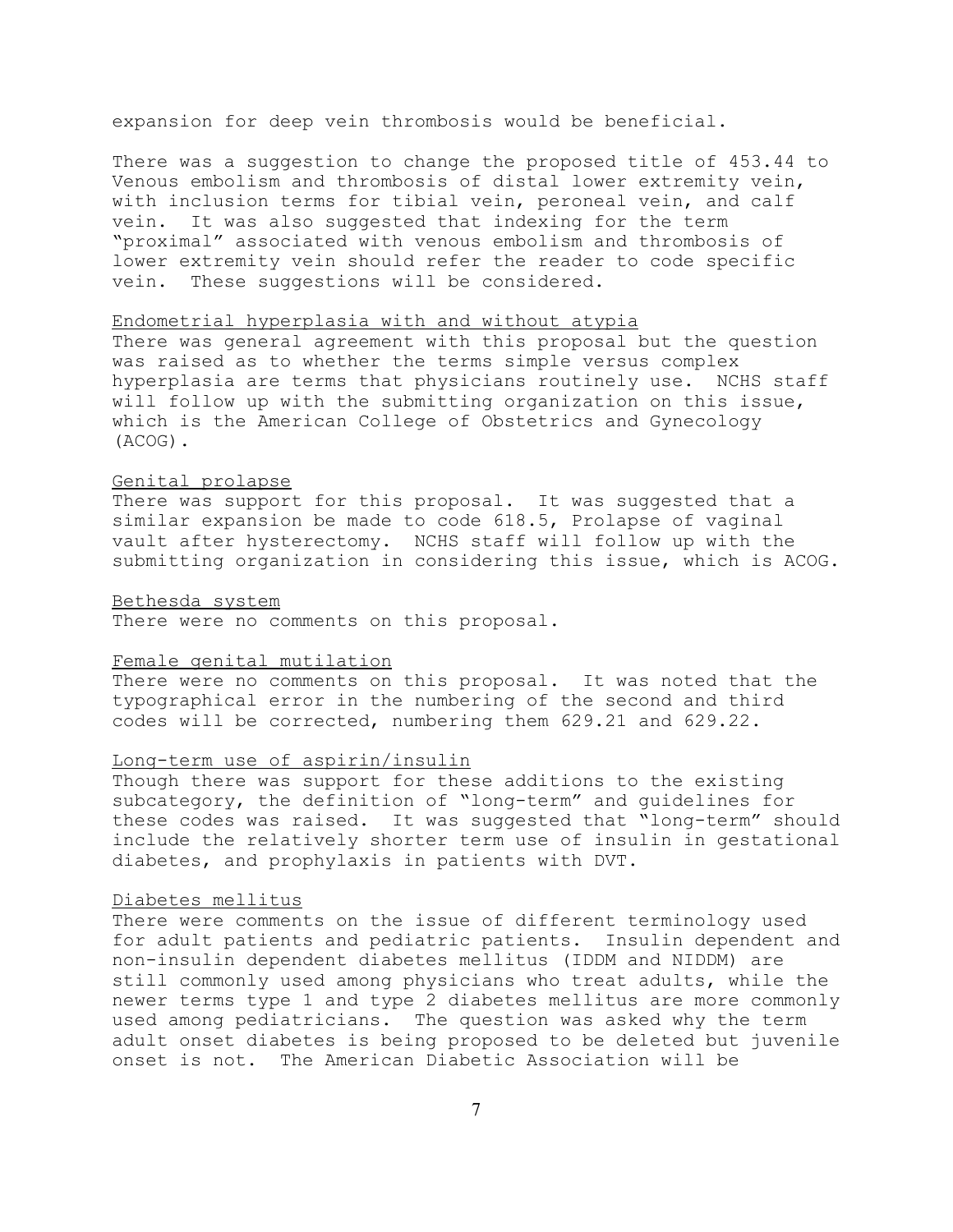contacted regarding these questions.

It was suggested by a member of the audience that the terms controlled and uncontrolled also be removed from the code titles. However, other audience members spoke out in opposition to this. They felt that such a change would remove the ability to distinguish between routine diabetic care, and cases where blood sugar levels need more specific attention.

## Mental disorders addenda change

There was a lot of discussion on the extensive changes being proposed for the mental health chapter. The proposed moving of Rett's syndrome from the neurology chapter to the mental health chapter was opposed by the representative of the American Academy of Neurology (AAN). The Academy representative also questioned the removal of the term night terrors from the code 307.46, Somnambulism and night terrors, with proposed subsequent title to be Sleepwalking disorder. As this is not as general as the previous title, it was suggested that the title instead be "arousal disorder." Concern was also raised on the proposed title change at 310.1, from Organic personality syndrome, to Personality change due to conditions classified elsewhere. It was noted that mild memory disturbance is included here, and that it would be cognitive in nature rather than a personality change. It was suggested that this change would not be appropriate, unless certain of these inclusion terms were moved to a new code created to be more appropriate for representing these disorders. Such a code could be titled "mild cognitive disorder" and might be best classified elsewhere.

It was also suggested that it would not be appropriate to include Rett syndrome at 299.8, as it is now indexed to 330.8, Other specified cerebral degenerations in childhood.

It was questioned why autism is listed as a psychosis in the mental health chapter, since that is not what it is now clinically understood to be. This is where the ICD has it classified. It was suggested to change the title of category 299 to be broader and more representative of current clinical understanding of the included disorders.

It was also asked what "most recent episode" means for the bipolar disorder codes, and how to handle coding if this is not specified in the record. One suggestion was to change this to "current episode." One option would be to put this terminology in parentheses.

NCHS staff will consider all of these comments and discuss with